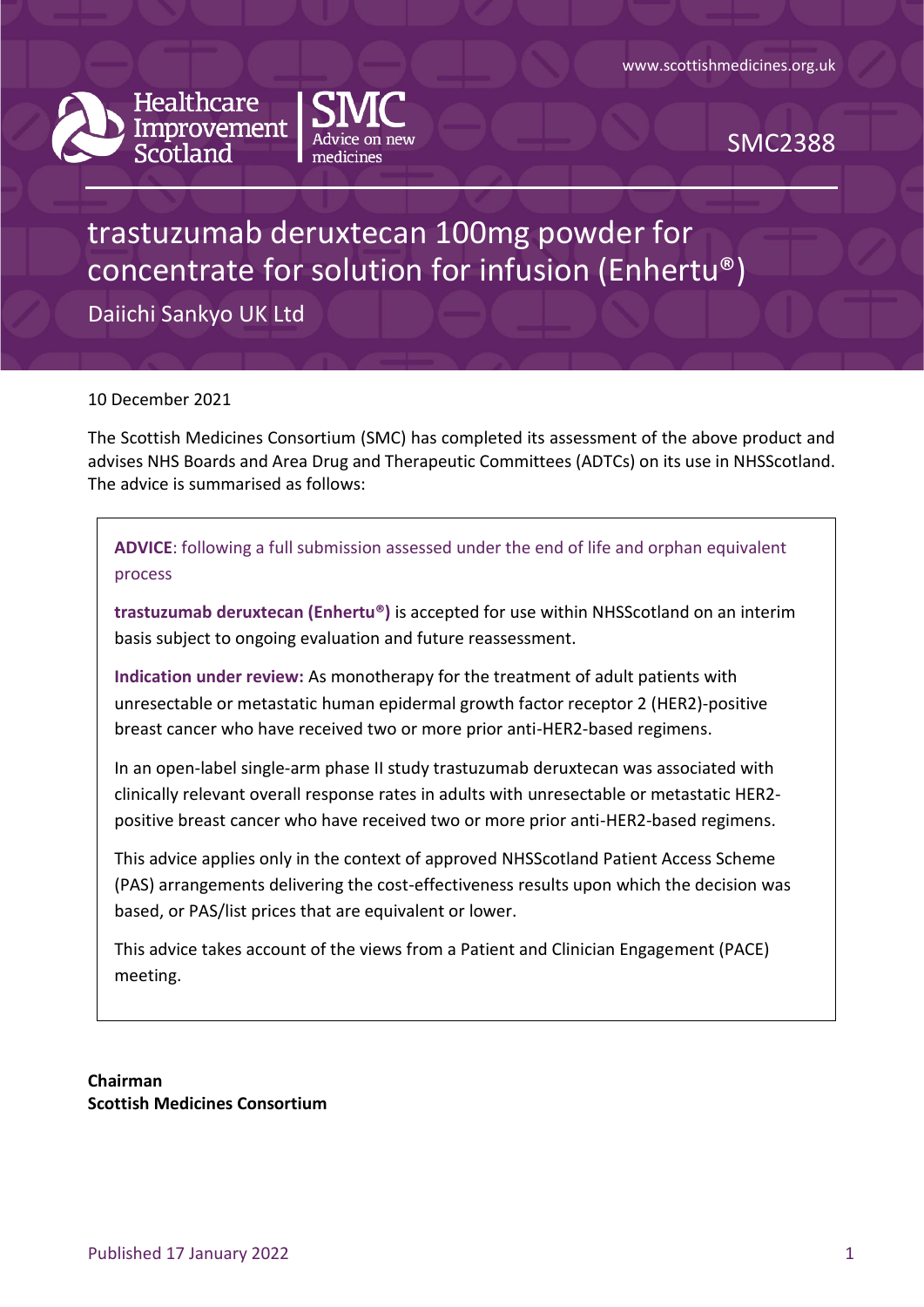### Indication

As monotherapy for the treatment of adult patients with unresectable or metastatic HER2 positive breast cancer who have received two or more prior anti-HER2-based regimens. 1

### Dosing Information

Trastuzumab deruxtecan 5.4 mg/kg given as an intravenous (IV) infusion once every 3 weeks (21-day cycle) until disease progression or unacceptable toxicity. The initial dose should be administered as a 90-minute infusion and if well tolerated, subsequent doses may be given as 30-minute infusions. The summary of product characteristics (SPC) details dose modifications to manage adverse events.

Patients treated with trastuzumab deruxtecan should have HER2-positive tumour status as defined in the SPC. Trastuzumab deruxtecan should be prescribed by a physician and administered under the supervision of a healthcare professional experienced in the use of anticancer medicinal products. Trastuzumab deruxtecan should not be substituted with trastuzumab or trastuzumab emtansine.<sup>1</sup>

# Product availability date

20 April 2021 Trastuzumab deruxtecan meets SMC end-of-life and orphan equivalent criteria. Trastuzumab deruxtecan has conditional marketing authorisation from the Medicines and Healthcare Products Regulatory Agency (MHRA).

# Summary of evidence on comparative efficacy

Trastuzumab deruxtecan is a HER2-targeted antibody-drug conjugate. Trastuzumab (an anti-HER2 IgG1 antibody) is attached to deruxtecan, a topoisomerase I inhibitor, by a cleavable linker. After the antibody portion binds to HER2 on the surface of certain tumour cells, the trastuzumab deruxtecan complex enters the cell and intracellular lysosomal enzymes release deruxtecan, which causes DNA damage and apoptotic cell death.<sup>1</sup>

The second part (part one comprised pharmacokinetics and dose-finding) of a two part phase II study (DESTINY-Breast 01) recruited adults (≥20 years in Japan and South Korea and ≥18 years in other countries) with HER2-positive unresectable or metastatic breast cancer who had disease progression on or after treatment with trastuzumab emtansine (cohort A) or had discontinued trastuzumab emtansine for reasons other than resistant or refractory disease (cohort B). Patients had at least one measurable lesion on Response Evaluation Criteria in Solid Tumours (RECIST) version 1.1 and an Eastern Co-operative Oncology Group (ECOG) performance score of 0 or 1. All patients received trastuzumab deruxtecan 5.4mg/kg IV infusion every three weeks until disease progression, unacceptable toxicity or withdrawal of consent. The primary outcome was overall response rate (ORR), defined as confirmed complete or partial response on RECIST version 1.1 assessed by an independent central review (ICR). This was assessed in all randomised patients. The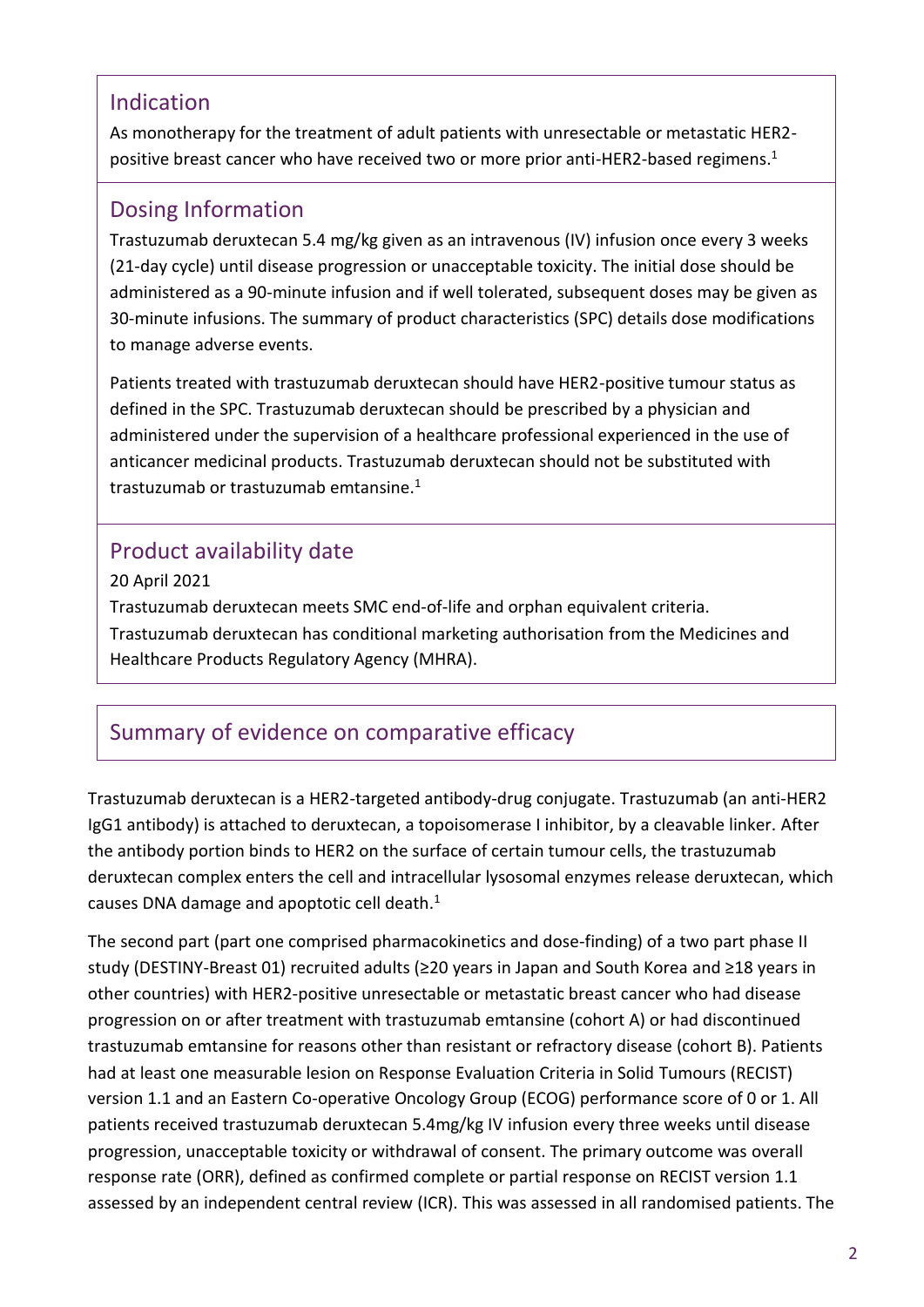primary objective of the study was to assess ORR in the patients who had disease that was refractory or resistant to trastuzumab emtansine and received the licensed dose (5.4mg/kg) in part 1 or 2 of the study.<sup>2,3</sup> The primary analysis was performed after all patients had been followed for at least six months but results have not been published. Published results are available from updated analyses. $2-4$ 

One hundred and eighty-four patients received the licensed (5.4mg/kg) dose of trastuzumab deruxtecan, with a median follow-up of 11.1 months (range 0.7 to 19.9) and 20.5 months (range 0.7 to 31.4) at data cut-off points of August 2019 and June 2020, respectively in the updated analyses, with 43% and 20% of patients continuing on treatment. The primary outcome, ORR, was similar at both cut-off points. The European Medicines Agency (EMA) review noted a high rate of censoring in pre-specified analyses of duration of response (DOR) and considered a sensitivity analysis was more realistic, as detailed in Table  $1.^{2-4}$ 

Health-related quality of life was not assessed in this study.

| Table 1: Outcomes of DESTINY-Breast01 study with trastuzumab deruxtecan 5.4mg/kg. <sup>2-4</sup> |  |  |
|--------------------------------------------------------------------------------------------------|--|--|
|--------------------------------------------------------------------------------------------------|--|--|

|                                                       | August 2019 cut-off                               | June 2020 cut-off  |  |  |  |  |
|-------------------------------------------------------|---------------------------------------------------|--------------------|--|--|--|--|
|                                                       | $(N=184)$                                         | $(N=184)$          |  |  |  |  |
|                                                       | Best overall response (ICR-assessed, RECIST v1.1) |                    |  |  |  |  |
| Objective response rate, % (n)                        | 61% (112)                                         | 61% (113)          |  |  |  |  |
|                                                       | 95% CI: 53% to 68%                                | 95% CI: 54% to 69% |  |  |  |  |
| Complete response, % (n)                              | $6.0\%$ (11)                                      | $6.5\%$ (12)       |  |  |  |  |
| Partial response, % (n)                               | 55% (101)                                         | 55% (101)          |  |  |  |  |
| Stable disease, % (n)                                 | 36% (67)                                          | 36% (66)           |  |  |  |  |
| Progressive disease, % (n)                            | $1.6\%$ (3)                                       | $1.6\%$ (3)        |  |  |  |  |
| Not evaluable, % (n)                                  | $1.1\%$ (2)                                       | $1.1\%$ (2)        |  |  |  |  |
| DOR pre-specified analysis, <sup>A</sup> median       | 14.8 months                                       | 20.8 months        |  |  |  |  |
| DOR sensitivity analysis, <sup>B</sup> median         | 13.8 months                                       | 14.6 months        |  |  |  |  |
| Progression free survival (ICR-assessed, RECIST v1.1) |                                                   |                    |  |  |  |  |
| Events                                                | 58                                                | 70                 |  |  |  |  |
| Median                                                | 16.4 months                                       | 19.4 months        |  |  |  |  |
| <b>Overall survival</b>                               |                                                   |                    |  |  |  |  |
| Deaths                                                | 25                                                | 65                 |  |  |  |  |
| Median                                                | Not reached                                       | 24.6 months        |  |  |  |  |
| Estimate at 12 months                                 | 86%                                               | 85%                |  |  |  |  |

ICR = independent central review; CI = confidence interval; DOR = duration of response.

A = DOR using independent central review (ICR)-confirmed data. Patients censored at the date of the last evaluable tumour evaluation on study treatment if progression-free; discontinued the study or start new anti-cancer therapy without death and disease progression (ICR-confirmed); or progress or die after missing ≥2 consecutive assessments. B = DOR using ICR data with imputed events for patients without ICR-confirmed PFS event who had investigatorassessed progressive disease or treatment discontinuation for clinical progression.

Part 2 of an open-label phase I study (J101) recruited adults with HER2-postive advanced or unresectable breast cancer refractory to or with no available standard treatment who had previously received trastuzumab emtansine. At the 1 August 2019 data cut-off within the group that received the licensed dose of trastuzumab deruxtecan (5.4 mg/kg) median duration of follow-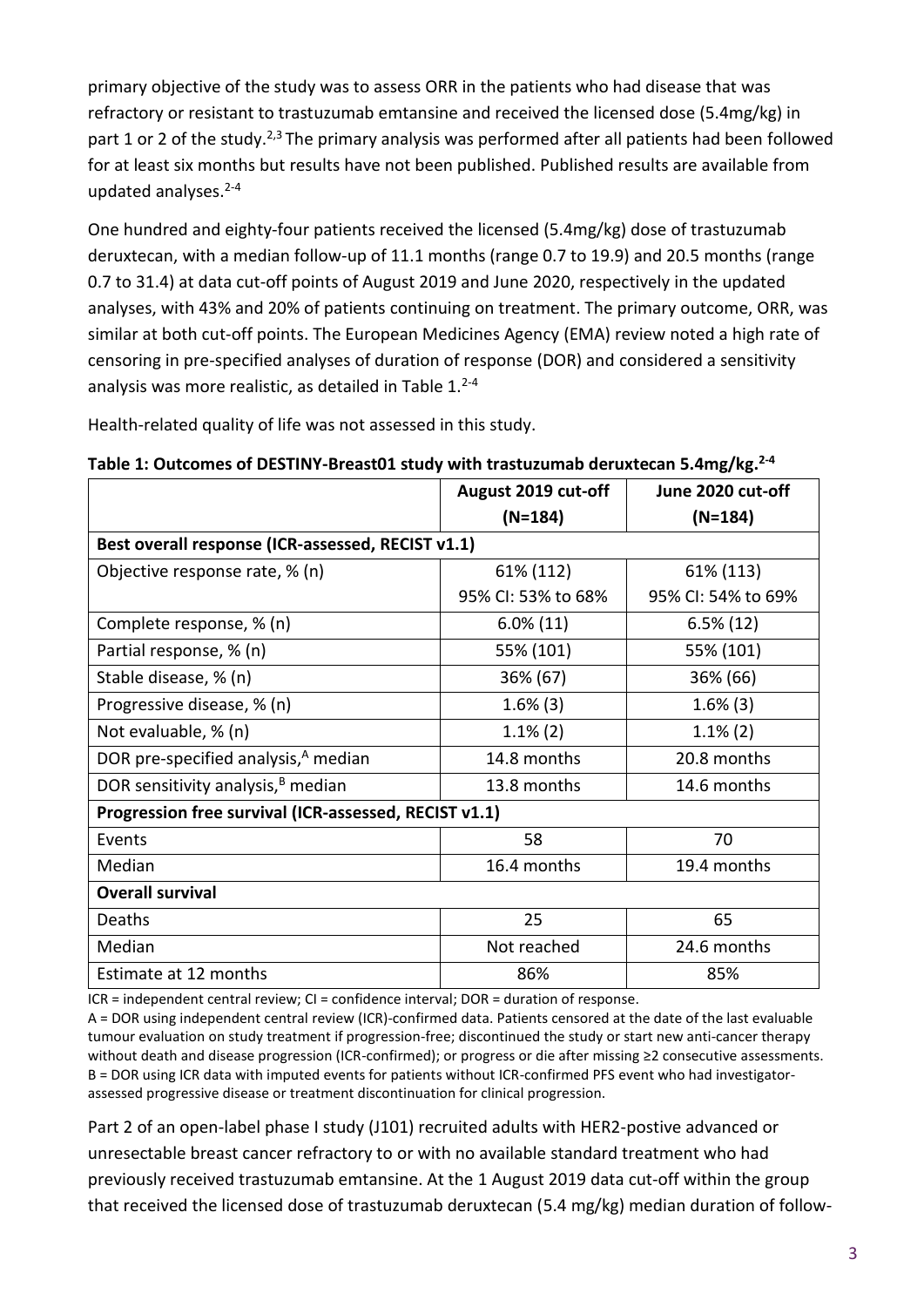up was 10.8 months (range: 0.8 to 36.4) and 14% of patients were continuing on study treatment. The ICR-confirmed ORR was 51% (26/51), median DOR was 10.8 months and median progressionfree survival (PFS) was 13.7 months.<sup>2,</sup>

Eight unanchored matching adjusted indirect comparisons (MAIC) compared trastuzumab deruxtecan (individual patient level data from DESTINY-Breast 01)<sup>2,3</sup> with eribulin (four MAIC: Cortes 2011,<sup>5</sup> Cortes 2010,<sup>6</sup> Barni<sup>7</sup> and Gamucci<sup>8</sup>), capecitabine (three MAIC: EFG100151,<sup>9-11</sup> Fumoleau<sup>12</sup> and Blum<sup>13</sup>) and vinorelbine (one MAIC: Sim<sup>14</sup>). Analyses were conducted in adults with advanced or metastatic breast cancer who had received two or more prior therapies in the unresectable/metastatic setting for the outcomes: PFS, overall survival and response outcomes. The results suggested that trastuzumab deruxtecan was associated with improved outcomes relative to the comparators and PFS and ORR results were applied to the economic analyses.

### Summary of evidence on comparative safety

In the DESTINY-Breast01 study at both the August 2019 and June 2020 data cut-offs almost all patients who received the licensed dose (5.4mg/kg) reported adverse events 99.5% (183/184), which were treated-related in 99.5% of patients. At the respective cut-offs 57% and 61% had reported adverse events of at least grade 3 severity, which were treatment-related in 48% and 53% of patients. Adverse events led to treatment discontinuation in 15% and 18% of patients. At the latest data cut off (June 2020) there were 10 patients (5.4%) who had a fatal adverse event and these were considered treatment-related in three patients (1.6%).<sup>4</sup>

At the August 2019 cut-off, gastrointestinal adverse events were common, including nausea (78%), vomiting (46%), constipation (36%) and diarrhoea (29%), as were haematological adverse events, including anaemia (30%) and decreases in neutrophil count (35%), white cell count (21%), lymphocyte count (14%) and platelet count (21%). Other common adverse events were fatigue (49%), alopecia (48%), headache (20%) and cough (19%).<sup>3</sup>

Adverse events of special interest included interstitial lung disease (ILD), which was reported by 14% and 15% of patients at the August 2019 and June 2020 cut-offs respectively. These were mainly mild to moderate, but were associated with a fatal outcome in four (2.2%) and five (2.7%) patients at the respective cut-offs. At the August 2019 cut-off, two of these deaths were considered primarily due to adverse events and two were primarily due to disease progression. The EMA review noted that the risk of treatment-related ILD is the most serious toxicity of trastuzumab deruxtecan.2,4 Other adverse events of special interest include infusion reactions (2.2%), prolonged QT interval (4.9%) and decreased left ventricular ejection fraction (1.6%) at the August 2019 cut-off.<sup>3</sup>

### Summary of clinical effectiveness issues

HER2-positive breast cancer is generally an aggressive disease that presents in younger patients, with locally advanced or metastatic cancers being incurable, despite improvements in treatment with anti-HER2 targeted therapies. Within the current standard of care pathways patients typically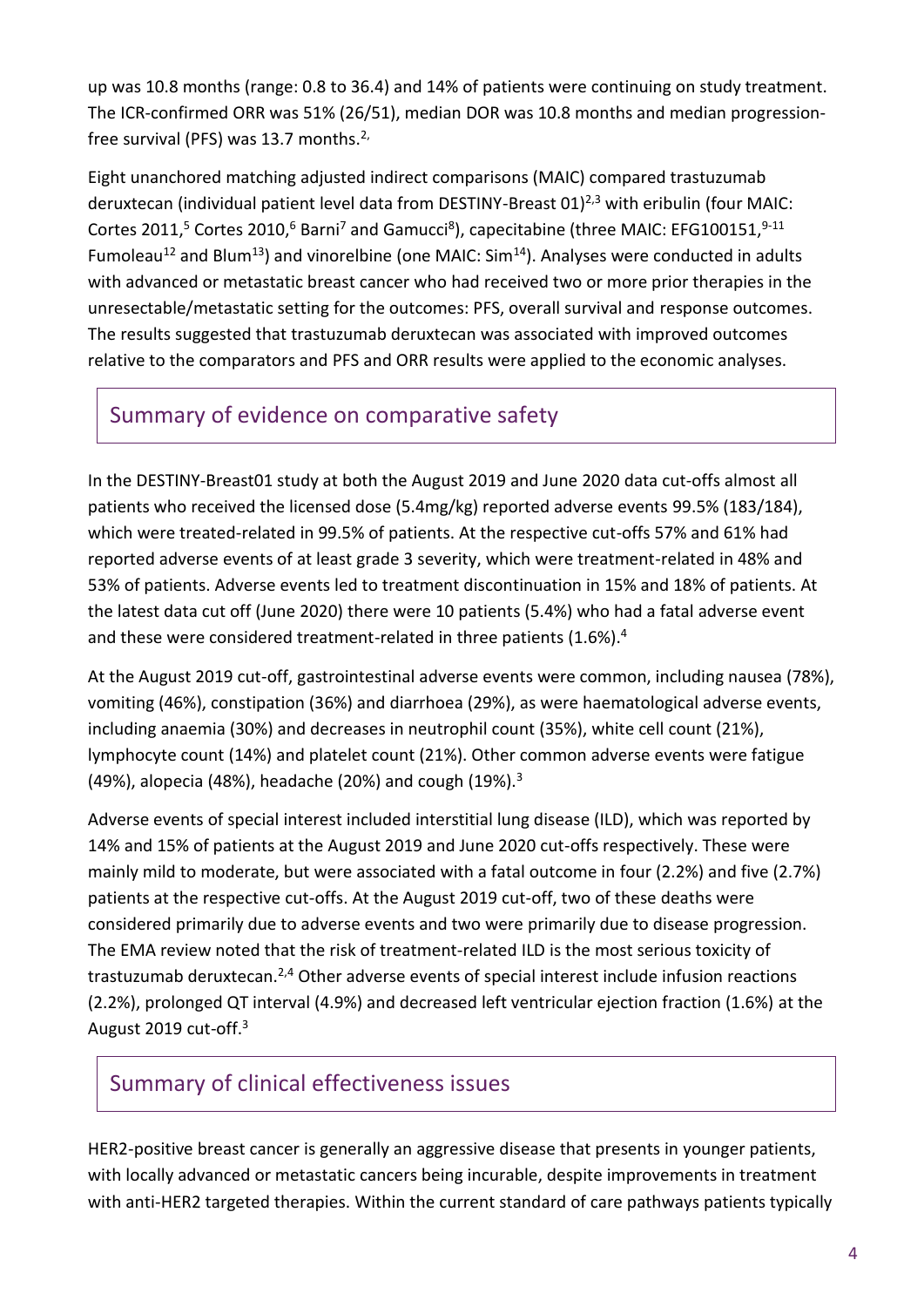receive a trastuzumab-containing regimen first-line (for example, trastuzumab-pertuzumab-taxane for first-line HER2-positive metastatic breast cancer or trastuzumab-pertuzumab-chemotherapy for early breast cancer at high risk of recurrence) then trastuzumab emtansine monotherapy second-line for HER2-positive, unresectable or metastatic breast cancer previously treated with trastuzumab and a taxane, separately or in combination (in patients who have either received prior therapy for locally advanced or metastatic disease, or developed disease recurrence during or within six months of completing adjuvant therapy). There is no clearly defined standard of care for patients with unresectable or metastatic HER2-positive breast cancer after two or more anti-HER2-based regimens and some of the approved regimens have moved to the setting of early breast cancer, such as trastuzumab emtansine and pertuzumab.<sup>2</sup>

Within NHS Scotland treatment options in this setting include capecitabine, vinorelbine or eribulin, which is given after capecitabine. Clinical experts consulted by SMC advised that capecitabine and vinorelbine are given to patients requiring third-line treatment of metastatic HER2-positive breast cancer (after a trastuzumab-containing regimen and trastuzumab emtansine monotherapy).

Clinical experts consulted by SMC considered that trastuzumab deruxtecan fills an unmet need in this therapeutic area, as it is a HER2-targeted treatment for use in third-line treatment after a trastuzumab-containing regimen and trastuzumab emtansine monotherapy. They believe that it is a therapeutic advancement due to its improved rates and duration of response compared with current chemotherapy treatments. The clinical experts noted that trastuzumab deruxtecan would be used in place of these.

#### **Key strengths**

- Trastuzumab deruxtecan is an antibody-drug conjugate, and the first to combine an anti-HER2 antibody (trastuzumab) with a topoisomerase inhibitor licensed in the UK. It is a HER2-targeted therapy licensed for use in HER2-positive unresectable or metastatic breast cancer after two lines of HER2-targeted therapy, including trastuzumab emtansine.<sup>1</sup> In this indication, it meets SMC end-of-life and orphan equivalent criteria.
- In the phase II DESTINY-Breast 01 study trastuzumab deruxtecan produced substantial responses (ORR about 60%) which were durable (median DOR 14.6 months [as per sensitivity analysis]) in adults with HER2-postive unresectable and/or metastatic breast cancer who had received treatment with at least 2 lines of HER2-targeted therapy (including trastuzumab and trastuzumab emtansine). At the latest data cut-off (June 2020) when 38% of patients had a PFS event and 35% of patients had died, estimates of median PFS and overall survival were 19.4 months and 24.6 months, respectively. The study in ongoing and these estimates may change as data become more mature.<sup>2-4</sup>
- Subgroup analysis suggest that trastuzumab deruxtecan is effective across important subgroups regardless of presence of negative prognostic factors such as old age, ECOG performance status of 1, visceral disease, hormone receptor-negative status. Also, ORR greater than 60% were seen in the subgroup of patients given trastuzumab emtansine just before entering the study, including those who did not respond to it.<sup>2</sup>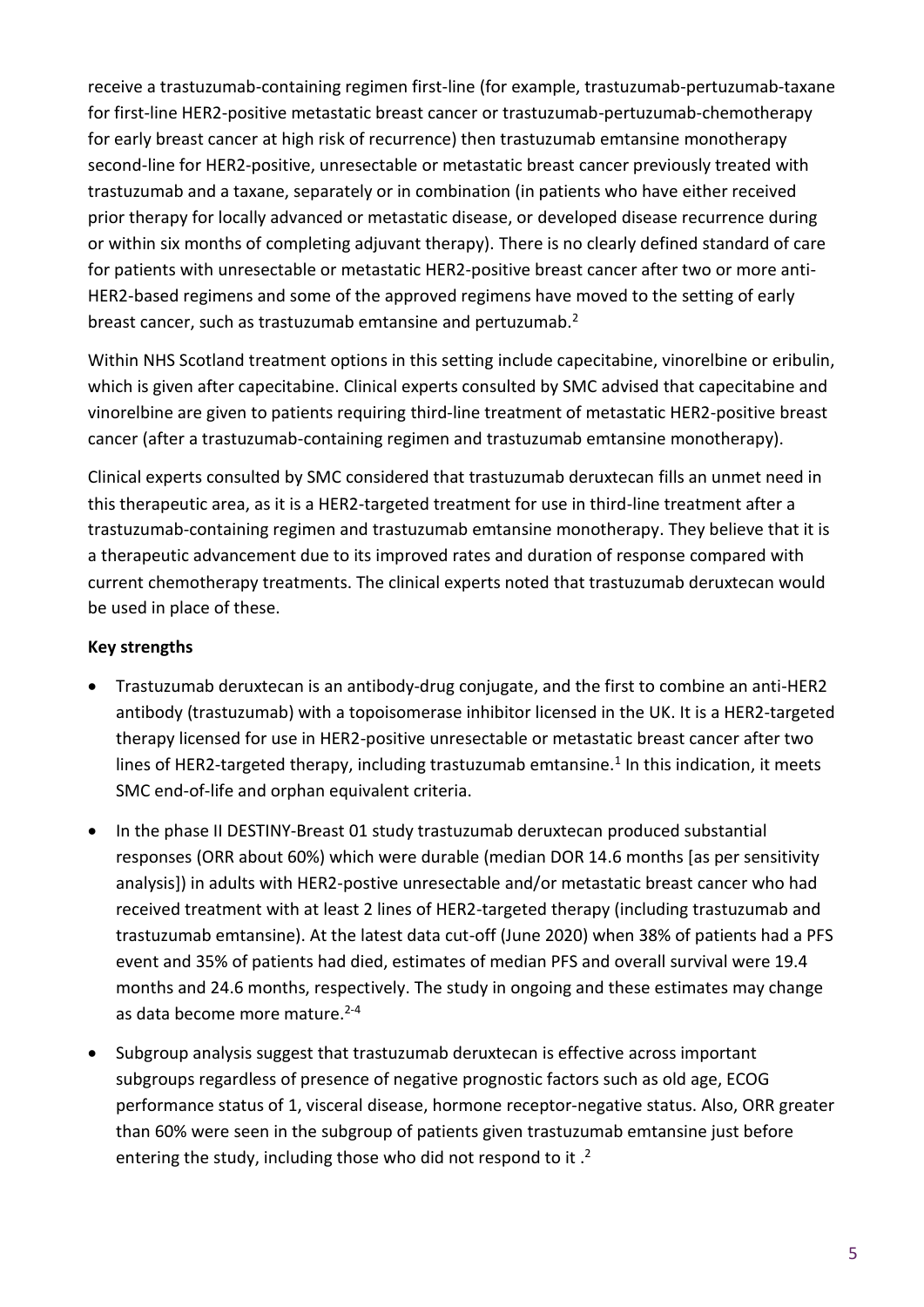#### **Key uncertainties**

- The only evidence is from an open-label uncontrolled single arm study and there is a lack of long-term efficacy and safety data, in particular DOR, PFS and overall survival data are immature.<sup>2-4</sup> The lack of comparative data creates challenges in estimating the magnitude of any benefit in practice.
- There are no comparative data relative to the current treatment options. MAIC of trastuzumab deruxtecan versus capecitabine, vinorelbine and eribulin had limitations including heterogeneity in baseline characteristics (including HER2 status), study design, methods of assessing response and maturity of data. It was not possible to match for all identified treatment effect modifiers and prognostic indicators and there may be unknown effect modifiers. In some comparisons the effective sample size was reduced substantially by matching. Other statistical limitations were identified, including issues with data quality, the matching process and extrapolation of immature data.
- The DESTINY-Breast01 study population was heavily pre-treated, with 91% of patients having at least three regimens for locally advanced or metastatic breast cancer excluding hormone therapy and a median six prior lines (range 2 to 24).<sup>2,3</sup> In practice if trastuzumab deruxtecan were used for unresectable or metastatic breast cancer after trastuzumab and trastuzumab emtansine, it is possible that patients may have received only two prior lines of therapy. In the DESTINY-Breast01 study 17 patients (9% of the study population) had received only two prior lines of therapy and it is not possible to draw conclusions from this subgroup analysis, but it is reassuring to note that in this subgroup the ORR was 76% (95% CI: 50% to 93%).<sup>3</sup>
- In the DESTINY-Breast01 study 66% of patients had previously received pertuzumab, but only 28% received this as first or second line in the metastatic setting.<sup>3</sup> Within current practice it is likely that most patients eligible for trastuzumab deruxtecan would have received pertuzumab and it is reassuring that subgroup analysis found an ORR in patients (n=121) previously treated with pertuzumab of 64% (95% CI: 55% to 73%).<sup>2,3</sup>

#### **Conditional marketing authorisation specific obligations**

To confirm efficacy and safety the company has a specific obligation to submit interim results of an open-label phase III study (DESTINY-Breast02) comparing trastuzumab deruxtecan with investigator's choice of therapy for HER2-positve unresectable or metastatic breast cancer previously treated with standard HER2 therapies including trastuzumab emtansine. The company are also required to submit final study results from DESTINY-Breast01.<sup>2</sup> The specific obligations may address some of the key uncertainties in the clinical evidence presented.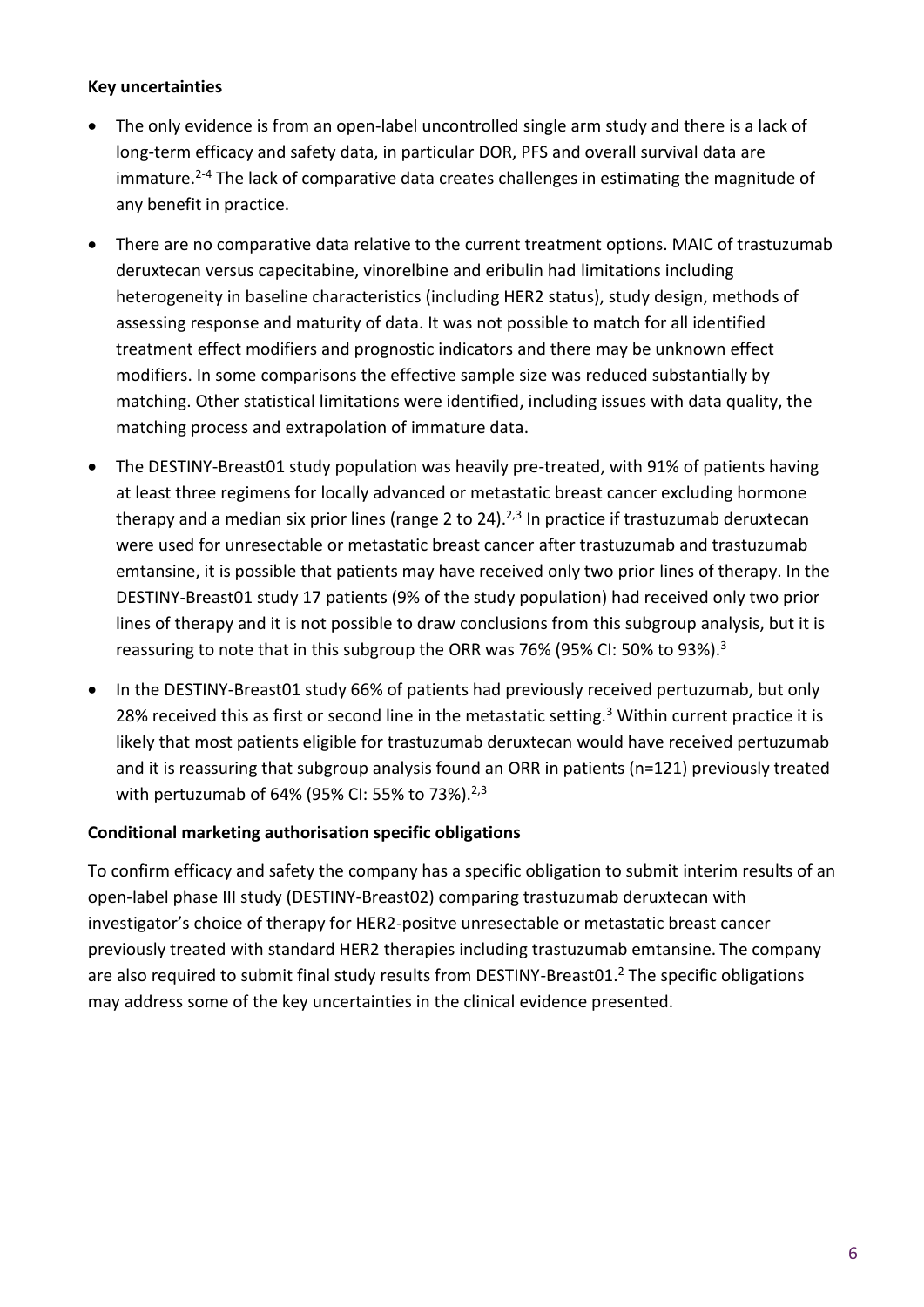### Patient and clinician engagement (PACE)

A patient and clinician engagement (PACE) meeting with patient group representatives and clinical specialists was held to consider the added value of trastuzumab deruxtecan, as an orphan equivalent and end of life medicine, in the context of treatments currently available in NHSScotland.

The key points expressed by the group were:

- Metastatic breast cancer is an incurable progressive disease with a poor prognosis and limited effective treatment options for patients with HER2-positive disease who have already received at least two lines of HER2-targeted therapy. There is an unmet need for therapies that control disease progression, extend life and have an acceptable tolerability.
- Trastuzumab deruxtecan produces unprecedented response rates and may offer survival improvements for patients with HER2-positive metastatic breast cancer that has progressed after at least two lines of therapy. No similar response rates or PFS results in this setting have been seen previously in solid tumour oncology.
- The data show that trastuzumab deruxtecan could lead to a prolonged period when the patient's disease is controlled and they are well and able to participate in family and social activities.
- Accessing trastuzumab deruxtecan, which patients regard as highly effective, may provide reassurance to patients that they are receiving the optimum treatment for their condition. This can have psychological benefits. Some patients may derive hope that any prolonged progression-free and overall survival may provide a bridge to a time when other new medicines become available.
- Trastuzumab deruxtecan is associated with increased risk of interstitial lung disease. The incidence of this has reduced with increasing patient and physician education and there is clinical experience in managing this adverse event. PACE participants noted that some patients may be happy to risk this for the opportunity of substantial clinical benefits with trastuzumab deruxtecan.

#### **Additional Patient and Carer Involvement**

We received patient group submissions from Breast Cancer Now and METUP UK. Breast Cancer Now is a registered charity and MET UP UK is a charitable incorporated organisation. Breast Cancer Now has received 4.25% pharmaceutical company funding in the past two years, including from the submitting company. METUP UK has not received any pharmaceutical company funding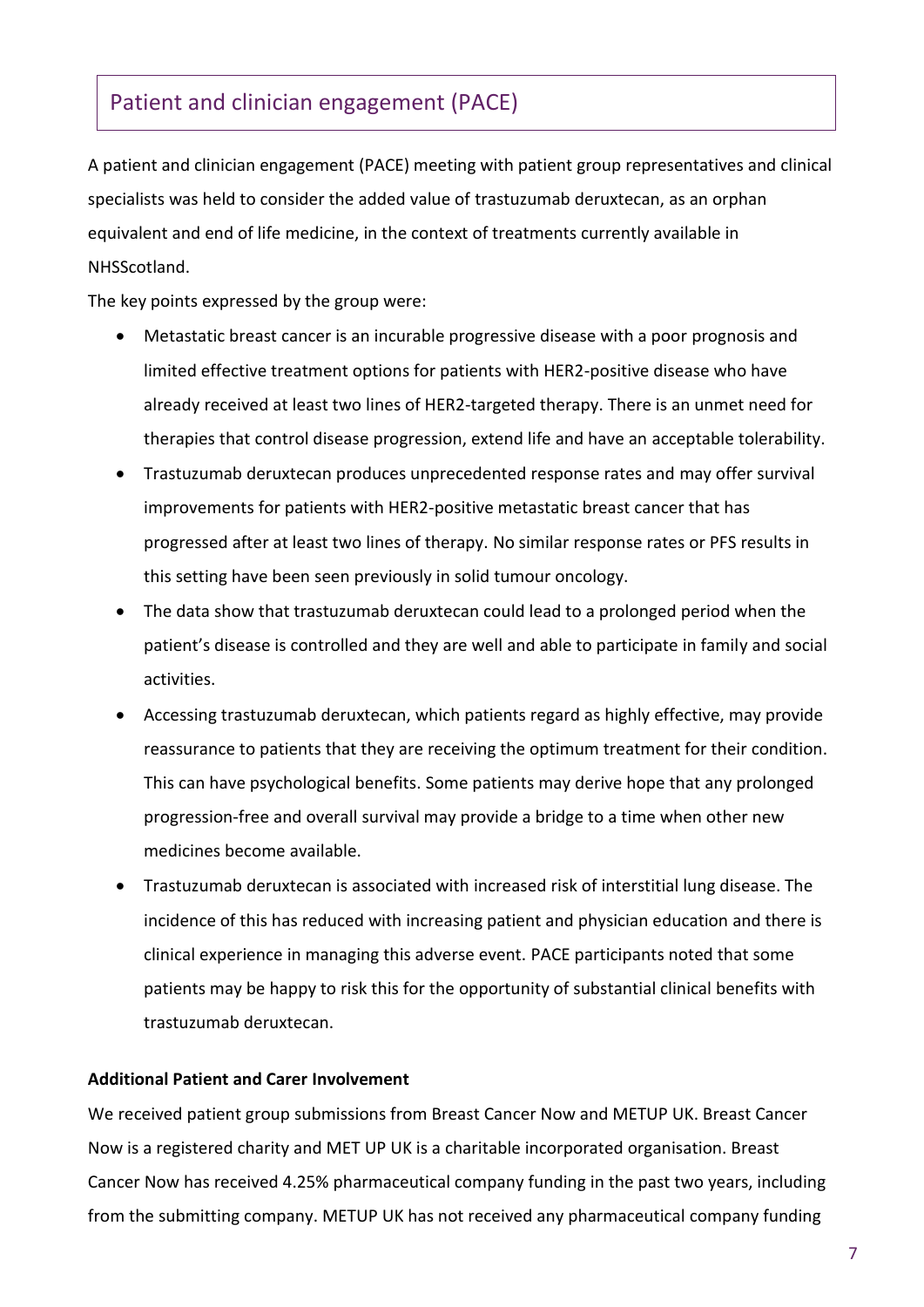in the past two years. Representatives from both organisations participated in the PACE meeting. The key points of their submissions have been included in the full PACE statement considered by SMC.

### Summary of comparative health economic evidence

The submitting company provided a cost-utility analysis assessing trastuzumab deruxtecan for use in adult patients with unresectable or metastatic HER2-positive breast cancer who have received two or more prior anti-HER2-based regimens. The comparators included in the analysis were treatments approved for third-line use in advanced breast cancer irrespective of HER2 status (eribulin, capecitabine, and vinorelbine).

A *de novo* economic model was created in the form of a partitioned survival model with four distinct health states: progression-free (on treatment), progression-free (off treatment), progressed disease, and dead. A 1-week cycle length was used with a lifetime time horizon (40 years) and an NHSScotland and social work perspective was utilised.

The relative efficacy of trastuzumab deruxtecan versus comparator medicines was estimated from a combination of data sources given the single arm design of the DESTINY-Breast01 study<sup>3</sup>; a phase 3 open-label randomised study of eribulin monotherapy versus treatment of physician's choice<sup>5</sup> and a phase 3 randomised study comparing capecitabine monotherapy to lapatinib with capecitabine<sup>11</sup> were used in to inform progression free survival and overall survival for eribulin and capecitabine. Given limitations associated with the only study available to inform the relative efficacy of vinorelbine, the company assumed equivalent efficacy to capecitabine. A series of different probability distributions were explored to extrapolate beyond study follow-up with base case distributions selected using a combination of clinical expert opinion and goodness-of-fit statistics. However, the process used for overall survival versus progression free survival was inconsistent; overall survival was estimated by extrapolating survival data for each medicine directly whereas progression free survival was estimated via the application of treatment specific hazard ratios. Time to discontinuation was estimated via an analogous process for trastuzumab deruxtecan, however, no data was available to inform discontinuation for comparators and therefore treatment until progression was assumed.

Health-related quality-of-life (HRQoL) data was not collected as part of the DESTINY-Breast01 study therefore health state utility values used in a prior NICE submission for eribulin in metastatic breast cancer were used with adjustments for clinical data from the key direct evidence for trastuzumab deruxtecan (progressed disease: 0.558; progression free: 0.713 - 0.751). This submission used a published regression-based algorithm to map EORTC QLQ-C30 data to EQ-5D scores prior to applying the original UK EQ-5D tariff. These utility values were subsequently adjusted for declining HRQoL with age via the application utility multipliers estimated using general population data. Adverse event disutilities were also included.

Medicine acquisition, administration, and wastage costs were estimated for all medicines. The cost of disease management, palliative care and end of life costs were included and were sourced from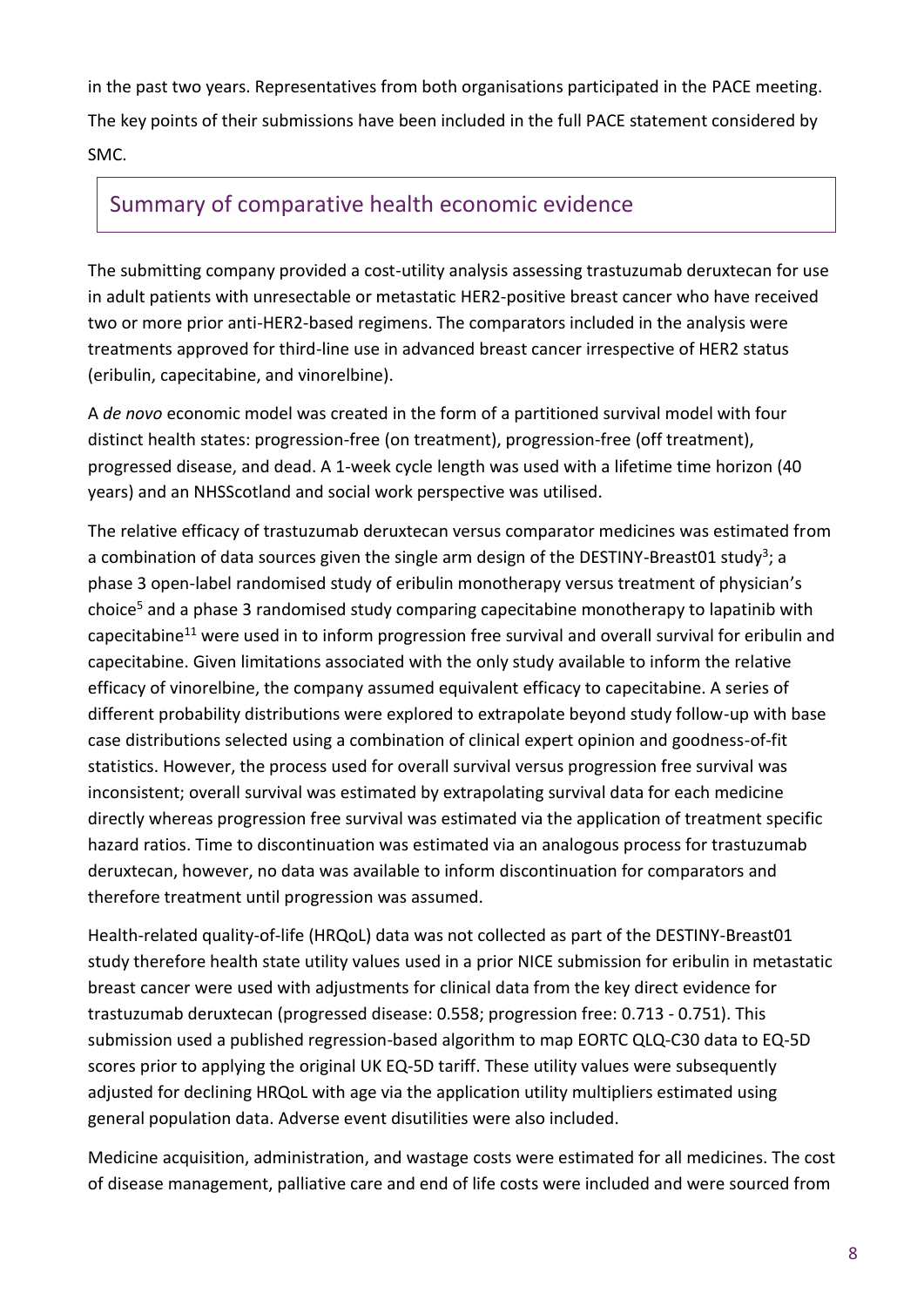previously published health technology assessments. Resource use associated with adverse events were also included in the evaluation.

A Patient Access Scheme (PAS) was proposed by the submitting company and assessed by the Patient Access Scheme Assessment Group (PASAG) as acceptable for implementation in NHSScotland. Under the PAS, a discount was offered on the list price. A comparator PAS discount is also in place for eribulin.

The main economic results are shown in Table 2; these imply that over a lifetime time horizon trastuzumab deruxtecan is associated with increased total costs relative to all comparators but also increased quality-adjusted life-years (QALYs).

The results presented do not take account of the PAS for eribulin or for trastuzumab deruxtecan but these were considered in the results used for decision-making. SMC is unable to present the results provided by the company which used an estimate of the PAS price for eribulin due to commercial confidentiality and competition law issues.

#### **Table 2: Main economic results (all list price)**

| Comparator   | <b>ICER (£/QALY)</b> |  |
|--------------|----------------------|--|
| Eribulin     | £53,213              |  |
| Capecitabine | £67,128              |  |
| Vinorelbine  | £63,306              |  |

Abbreviations: ICER, incremental cost-effectiveness ratio; QALYs, quality-adjusted life years

A selection of key scenario analyses are presented in Table 3 indicate that the cost-effectiveness of trastuzumab deruxtecan is sensitive to assumptions around vial sharing and the distributions used to extrapolate progression free survival and overall survival.

#### **Table 3: Scenario analyses (list price)**

| <b>Scenario</b> | <b>Description</b>            |                             |                 | <b>ICER</b>  |                    |
|-----------------|-------------------------------|-----------------------------|-----------------|--------------|--------------------|
|                 |                               |                             | <b>Eribulin</b> | Capecitabine | <b>Vinorelbine</b> |
| $\mathbf 0$     | Base case                     |                             | £53,213         | £67,128      | £63,306            |
| 1               | Utility values from Le et al  |                             | £56,990         | £71,016      | £66,852            |
| $\overline{2}$  | No vial sharing               |                             | £56,156         | £71,176      | £67,340            |
| 3               |                               | Weibull                     | £75,000         | £104,418     | £98,467            |
| 4               |                               | Exponential                 | £50,808         | £63,326      | £59,760            |
| 5               | <b>OS</b>                     | Log-normal                  | £48,561         | £59,810      | £56,492            |
| 6               | extrapolation:<br>trastuzumab | Log-logistic<br>(base case) | £53,213         | £67,128      | £63,306            |
|                 | deruxtecan                    | Generalised<br>gamma        | £47,267         | £57,820      | £54,643            |
| 7               |                               | Gompertz                    | £96,052         | £148,132     | £140,150           |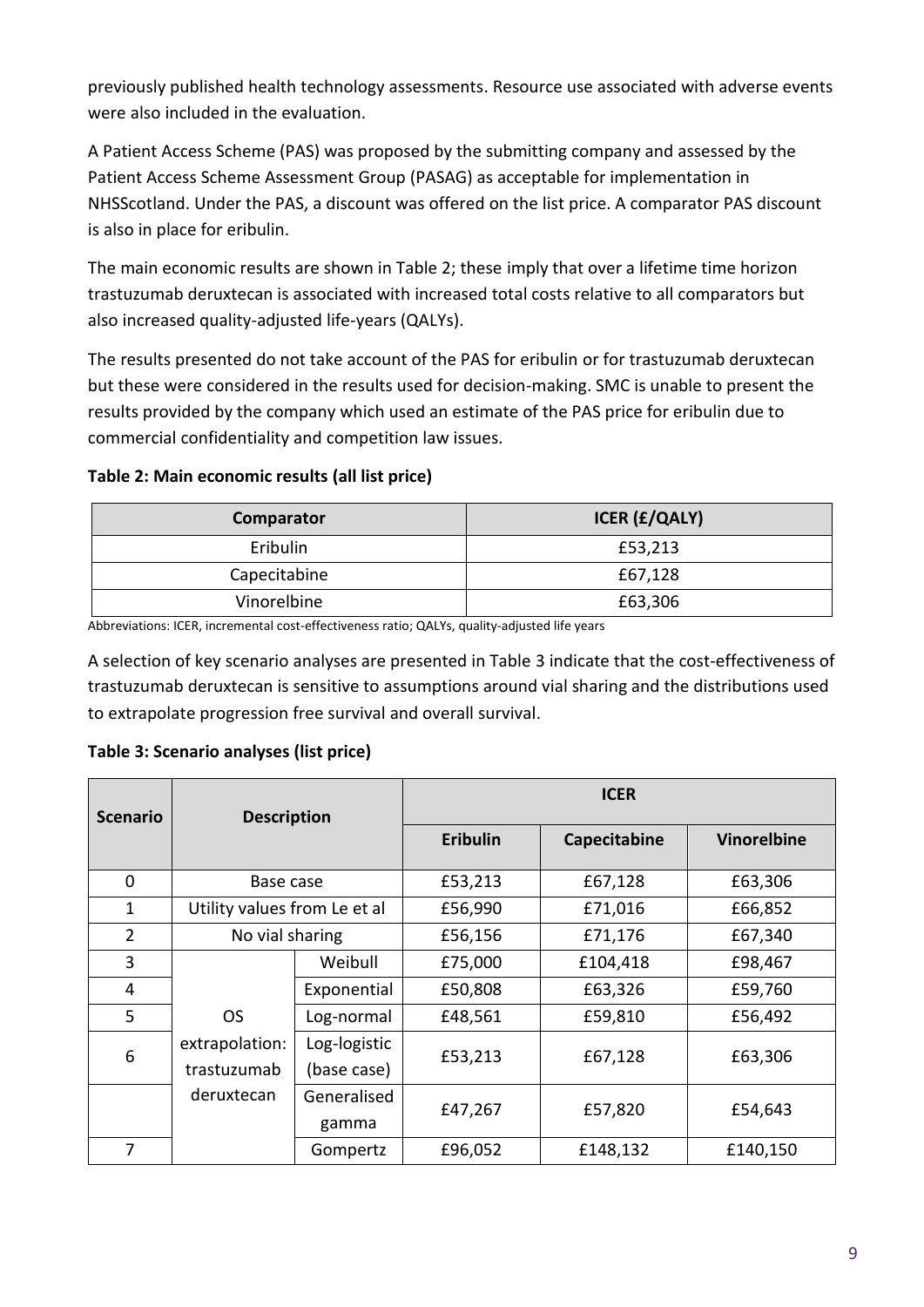|    |                               | Weibull              | £57,629 | £72,768 | £68,860 |
|----|-------------------------------|----------------------|---------|---------|---------|
| 9  | <b>PFS</b>                    | Exponential          | £56,063 | £69,375 | £66,081 |
| 10 | extrapolation:<br>trastuzumab | Generalised<br>gamma | £48,202 | £60,413 | £56,843 |
| 11 | deruxtecan                    | Log-logisitic        | £53,074 | £66,660 | £62,957 |
| 12 |                               | Gompertz             | £56,969 | £70,701 | £67,324 |

Abbreviations: ICER, incremental cost-effectiveness ratio;

The following limitations are noted regarding the economic evaluation:

- Given the single arm design of the study, there is no direct evidence comparing trastuzumab deruxtecan to comparators that can be used to inform relative efficacy across treatments. This creates significant uncertainty regarding the magnitude of any treatment benefit relative to comparators.
- Progression free survival and overall survival data from the DESTINY-Breast01 study are immature which increases the uncertainty associated with survival analyses required to conduct the economic evaluation.
- Furthermore, the approach to survival analysis for overall and progression free survival was inconsistent and contradicts advice given to the company by clinical experts further raising concerns about its reliability for use in the economic evaluation.

The Committee considered the benefits of trastuzumab deruxtecan in the context of the SMC decision modifiers that can be applied when encountering high cost-effectiveness ratios and agreed that as trastuzumab deruxtecan is an orphan equivalent medicine, SMC can accept greater uncertainty in the economic case.

After considering all the available evidence and the output from the PACE process, trastuzumab deruxtecan was accepted for use in NHSScotland subject to ongoing evaluation and future reassessment.

# Additional information: guidelines and protocols

The 2020 European School of Oncology (ESO) - European Society of Medical Oncology (ESMO) international consensus guidelines for advanced breast cancer (ABC 5) note that in the treatment of HER2-positive disease anti-HER2 therapy should be offered to all patients early and should be continued in those with progression after anti-HER2 therapy in combination with a cytotoxic or endocrine medicine. The optimal sequence of all available anti-HER2 therapies and the optimum duration of anti-HER2 therapy are currently unknown. For patients who have progressed after first-line trastuzumab-based therapy, trastuzumab emtansine provides superior efficacy relative to other HER2-based therapies in the second line (versus lapatinib-capecitabine) and beyond (versus treatment of physician's choice). In some patients with progression on trastuzumab-based therapy, the combination trastuzumab-lapatinib is a reasonable treatment option, however, there are no data on its use after progression on pertuzumab or trastuzumab emtansine. At third-line or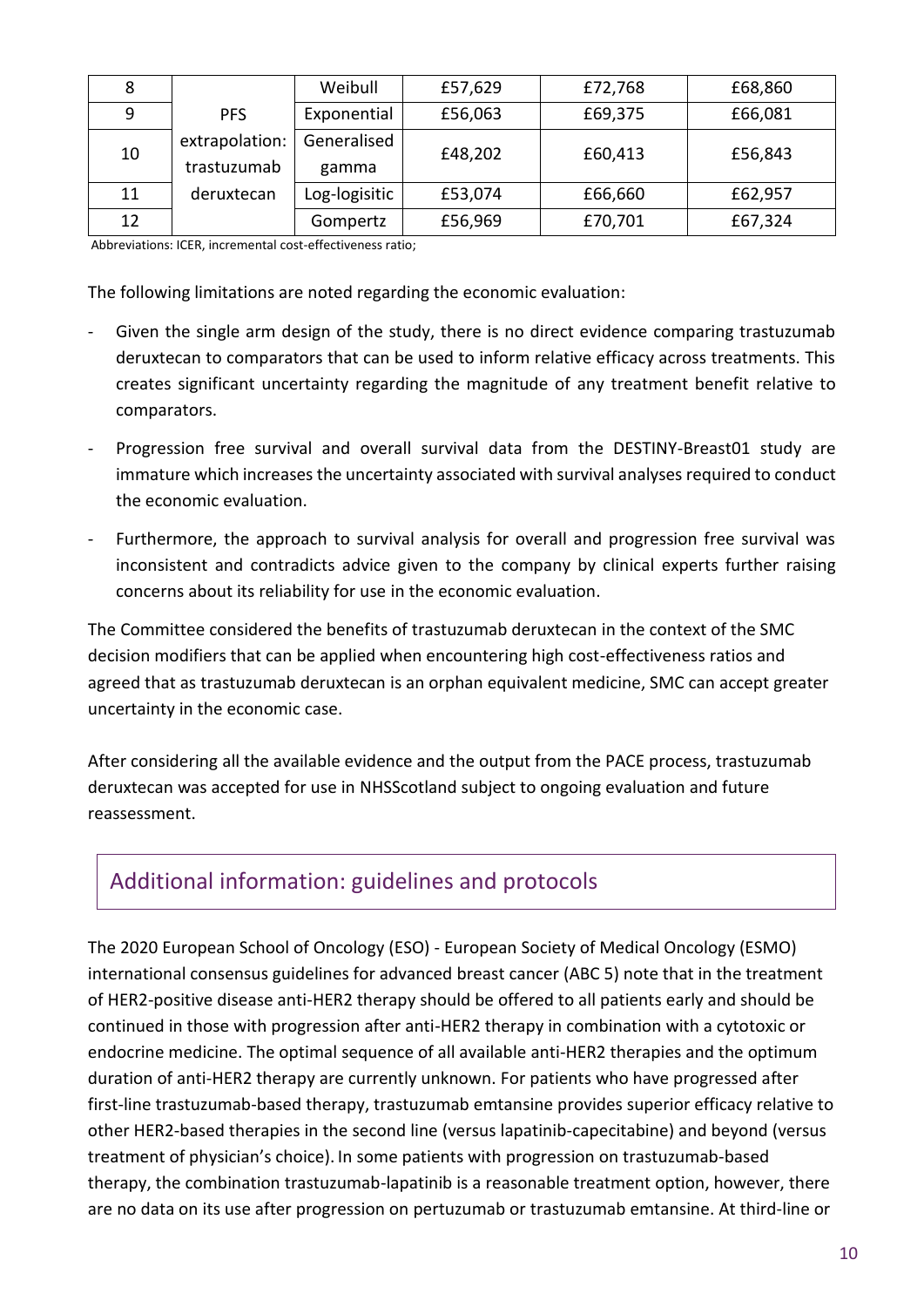beyond, neritinib-capecitabine is not recommended as it had marginal benefit over lapatinibcapecitabine, which had previously been observed to be inferior to trastuzumab-capecitabine. Trastuzumab deruxtecan and the regimen of tucatinib-trastuzumab-capecitabine are options in heavily pre-treated patients and those who have received pertuzumab and trastuzumab emtansine. After first-line of therapy, trastuzumab can be administered with several chemotherapies, including but not limited to, vinorelbine (if not given in first line), taxanes (if not given in first line), capecitabine, eribulin, liposomal anthracyclines, platinums, gemcitabine or metronomic cyclophosphamide-methotrexate. The decision should be individualised and take into account different toxicity profiles, previous exposure, patient preferences and country availability.<sup>15</sup>

The National Institute of Health and Care Excellence (NICE) clinical guideline number 81: Advanced breast cancer: diagnosis and treatment was updated in August 2017. This contains one recommendation in relation to HER2-targeted therapy, which was included at the time of initial publication in 2009. That is patients who are receiving treatment with trastuzumab for advanced breast cancer, should discontinue treatment with trastuzumab at the time of disease progression outside the central nervous system. Do not discontinue trastuzumab if disease progression is within the central nervous system alone.<sup>16</sup>

### Additional information: comparators

In practice trastuzumab deruxtecan may be used in place of capecitabine, vinorelbine or eribulin.

# Additional information: list price of medicine under review

| Medicine <sup>1</sup>  | Dose Regimen                         | Cost per year $(E)$ |  |
|------------------------|--------------------------------------|---------------------|--|
| Trastuzumab deruxtecan | 5.4mg/kg intravenously every 21 days | £100,880            |  |

*Costs from BNF online on 30 June 2021. Costs calculated using the full cost of vials/ampoules assuming wastage. Costs do not take patient access schemes into consideration. Costs based on body weight of 70kg.* 

### Additional information: budget impact

SMC is unable to publish the with PAS budget impact due to commercial in confidence issues. A budget impact template is provided in confidence to NHS health boards to enable them to estimate the predicted budget with the PAS. This template does not incorporate any PAS discounts associated with comparator medicines or PAS associated with medicines used in a combination regimen.

*[Other data were also assessed but remain confidential.\\*](https://www.scottishmedicines.org.uk/media/3572/20180710-release-of-company-data.pdf)*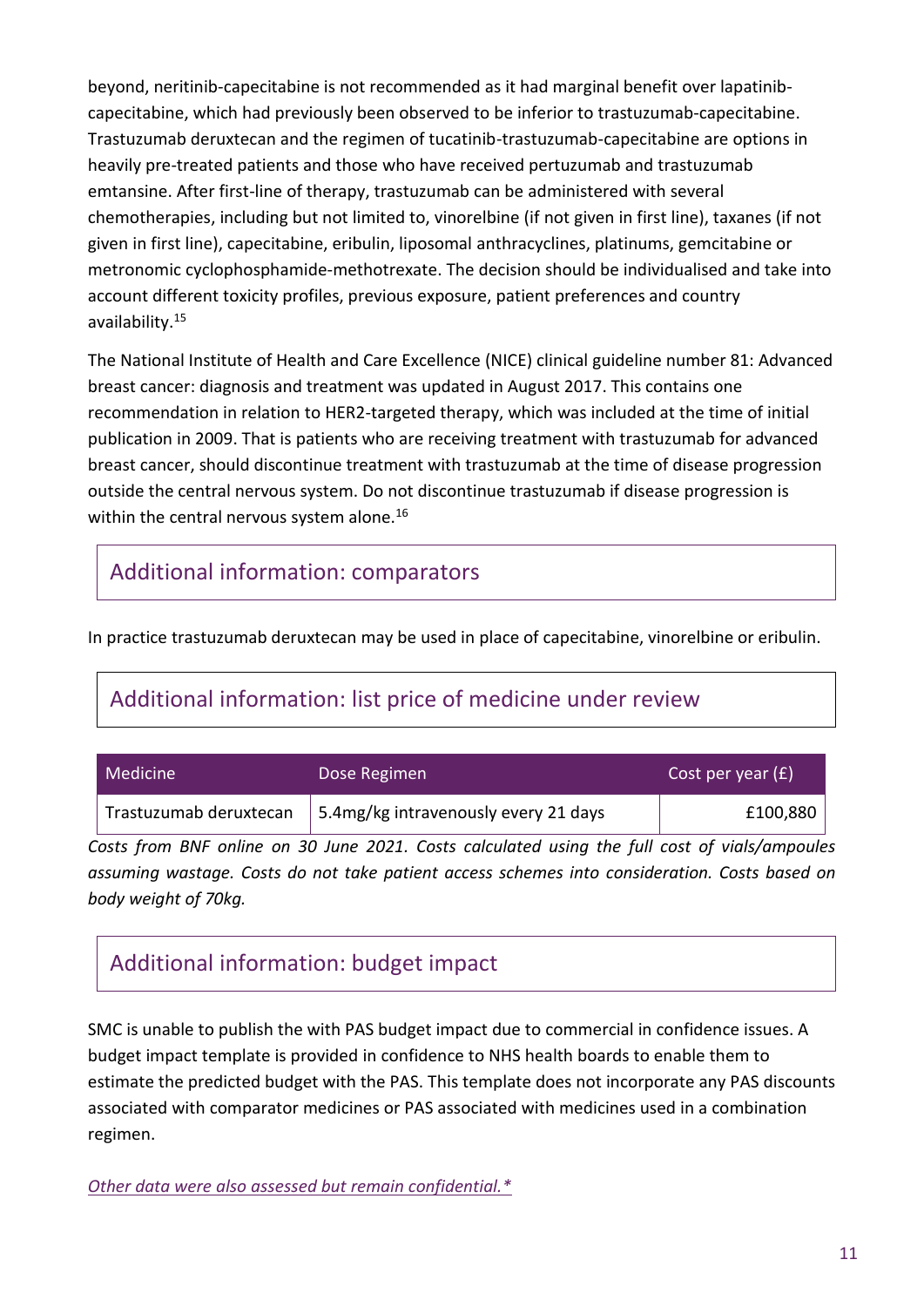#### References

1. [Daiichi Sankyo UK Limited.](https://www.medicines.org.uk/emc/product/12135#companyDetails) Trastuzumab deruxtecan concentrate for solution for infusion (Enhertu® ) Summary of product characteristics. Electronic Medicines Compendium [www.medicines.org.uk/emc/](http://www.medicines.org.uk/emc/) Last updated 17 June 2021.

2. European Medicines Agency (EMA) European Public Assessment Report. Trastuzumab deruxtecan concentrate for solution for infusion (Enhertu®). 10 December 2020, EMA/2446/2021. [www.ema.europa.eu](http://www.ema.europa.eu/)

3. Modi S, Saura C, Yamashita T, et al. Trastuzumab Deruxtecan in Previously Treated HER2- Positive Breast Cancer. N Engl J Med 2020; 382(7): 610-21.

4. Modi S, Saura C, Yamashita T, et al. PD3-06: Updated results from DESTINY-breast01, a phase 2 trial of trastuzumab deruxtecan (T-DXd) in HER2 positive metastatic breast cancer. 2020 San Antonio Breast Cancer Symposium [\(https://wwwsabcsorg/\)](https://wwwsabcsorg/); 2020 December 8-11, 2020.

5. Cortes J, O'Shaughnessy J, Loesch D, Blum JL, Vahdat LT, Petrakova K, et al. Eribulin monotherapy versus treatment of physician's choice in patients with metastatic breast cancer (EMBRACE): a phase 3 open-label randomised study. Lancet. 2011;377(9769):914-23.

6. Cortes J, Vahdat L, Blum JL, Twelves C, Campone M, Roché H, et al. Phase II study of the halichondrin B analog eribulin mesylate in patients with locally advanced or metastatic breast cancer previously treated with an anthracycline, a taxane, and capecitabine. J Clin Oncol. 2010;28(25):3922-8.

7. Barni S, Livraghi L, Morritti M, Vici P, Michelotti A, Cinieri S, et al. Eribulin in the treatment of advanced breast cancer: real-world scenario from 39 Italian centers - ESEMPiO study. Future Oncol. 2019;15(1):33-44.

8. Gamucci T, Michelotti A, Pizzuti L, Mentuccia L, Landucci E, Sperduti I, et al. Eribulin mesylate in pretreated breast cancer patients: a multicenter retrospective observational study. J Cancer. 2014;5(5):320-7.

9. Geyer CE, Forster J, Lindquist D, Chan S, Romieu CG, Pienkowski T, et al. Lapatinib plus capecitabine for HER2-positive advanced breast cancer. N Engl J Med. 2006;355(26):2733-43.

10. Cameron D, Casey M, Press M, Lindquist D, Pienkowski T, Romieu CG, et al. A phase III randomized comparison of lapatinib plus capecitabine versus capecitabine alone in women with advanced breast cancer that has progressed on trastuzumab: updated efficacy and biomarker analyses. Breast cancer research and treatment. 2008;112(3):533-43.

11. Cameron D, Casey M, Oliva C, Newstat B, Imwalle B, Geyer CE. Lapatinib plus capecitabine in women with HER-2-positive advanced breast cancer: final survival analysis of a phase III randomized trial. Oncologist. 2010;15(9):924-34.

12. Fumoleau P, Largillier R, Clippe C, Dièras V, Orfeuvre H, Lesimple T, et al. Multicentre, phase II study evaluating capecitabine monotherapy in patients with anthracycline- and taxane-pretreated metastatic breast cancer. Eur J Cancer. 2004;40(4):536-42.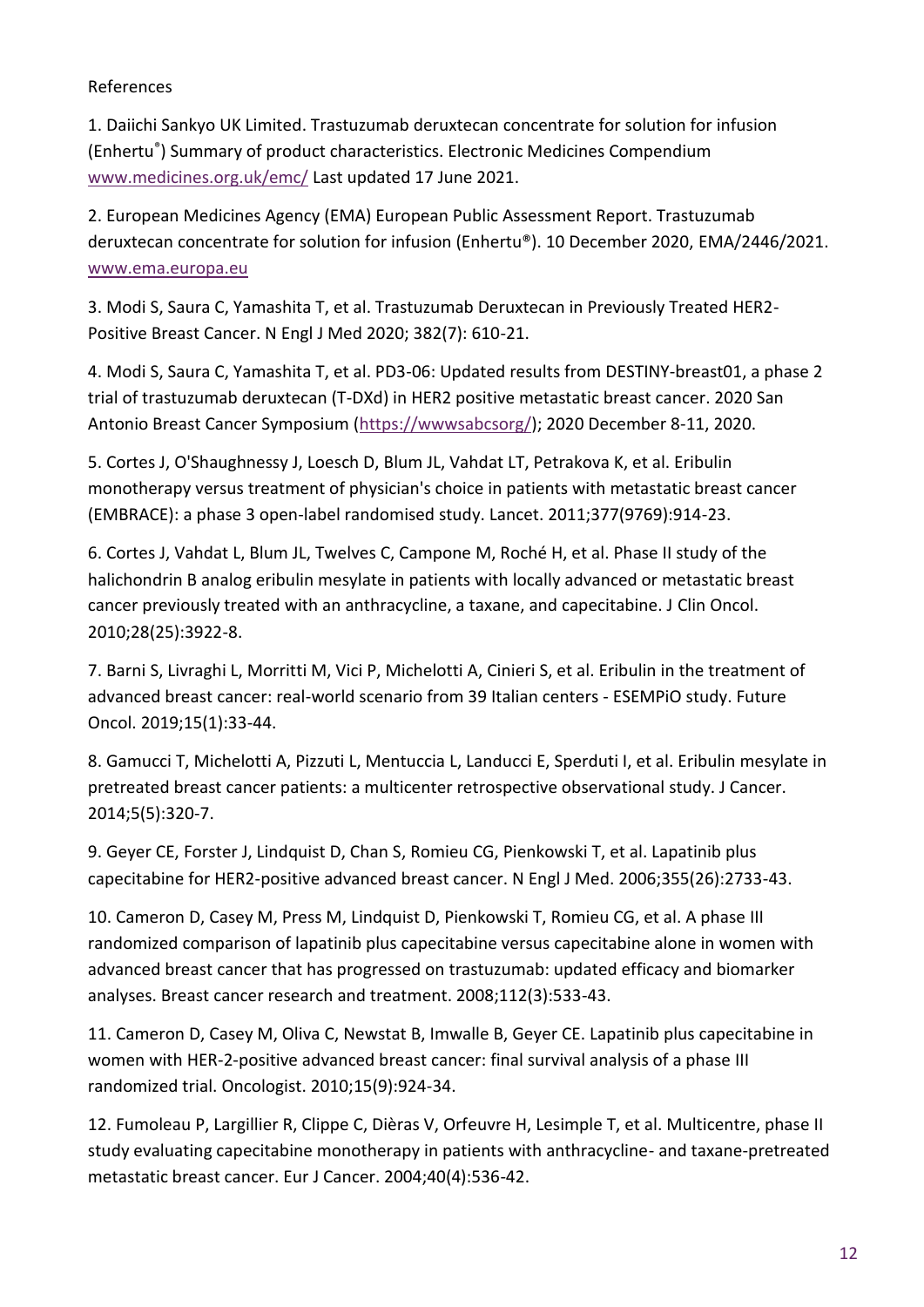13. Blum JL, Dieras V, Lo Russo PM, Horton J, Rutman O, Buzdar A, et al. Multicenter, Phase II study of capecitabine in taxane-pretreated metastatic breast carcinoma patients. Cancer. 2001;92(7):1759-68.

14. Sim SH, Park IH, Jung KH, Kim SB, Ahn JH, Lee KH, et al. Randomised Phase 2 study of lapatinib and vinorelbine vs vinorelbine in patients with HER2 + metastatic breast cancer after lapatinib and trastuzumab treatment (KCSG BR11-16). British journal of cancer. 2019;121(12):985-90.

15. Cardoso F, Paluch-Shimon S, Senkus E, et al. 5th ESO-ESMO international consensus guidelines for advanced breast cancer (ABC 5). Annals of oncology 2020: S0923-7534(20)42460-3.

16. The National Institute of Health and Care Excellence (NICE). Clinical guideline number 81: Advanced breast cancer: diagnosis and treatment, updated in August 2017.

This assessment is based on data submitted by the applicant company up to and including 17 September 2021.

*\*Agreement between the Association of the British Pharmaceutical Industry (ABPI) and the SMC on guidelines for the release of company data into the public domain during a health technology appraisal: [http://www.scottishmedicines.org.uk/About\\_SMC/Policy](http://www.scottishmedicines.org.uk/About_SMC/Policy)*

Medicine prices are those available at the time the papers were issued to SMC for consideration. SMC is aware that for some hospital-only products national or local contracts may be in place for comparator products that can significantly reduce the acquisition cost to Health Boards. These contract prices are commercial in confidence and cannot be put in the public domain, including via the SMC Detailed Advice Document. Area Drug and Therapeutics Committees and NHS Boards are therefore asked to consider contract pricing when reviewing advice on medicines accepted by SMC.

Patient access schemes: A patient access scheme is a scheme proposed by a pharmaceutical company in order to improve the cost-effectiveness of a medicine and enable patients to receive access to cost-effective innovative medicines. A Patient Access Scheme Assessment Group (PASAG), established under the auspices of NHS National Services Scotland reviews and advises NHSScotland on the feasibility of proposed schemes for implementation. The PASAG operates separately from SMC in order to maintain the integrity and independence of the assessment process of the SMC. When SMC accepts a medicine for use in NHSScotland on the basis of a patient access scheme that has been considered feasible by PASAG, a set of guidance notes on the operation of the scheme will be circulated to Area Drug and Therapeutics Committees and NHS Boards prior to publication of SMC advice.

### **Advice context:**

### *No part of this advice may be used without the whole of the advice being quoted in full.*

*This advice represents the view of the Scottish Medicines Consortium and was arrived at after careful consideration and evaluation of the available evidence. It is provided to inform the considerations of Area Drug & Therapeutics Committees and NHS Boards in Scotland in determining medicines for local use or local formulary inclusion. This advice does not override the*